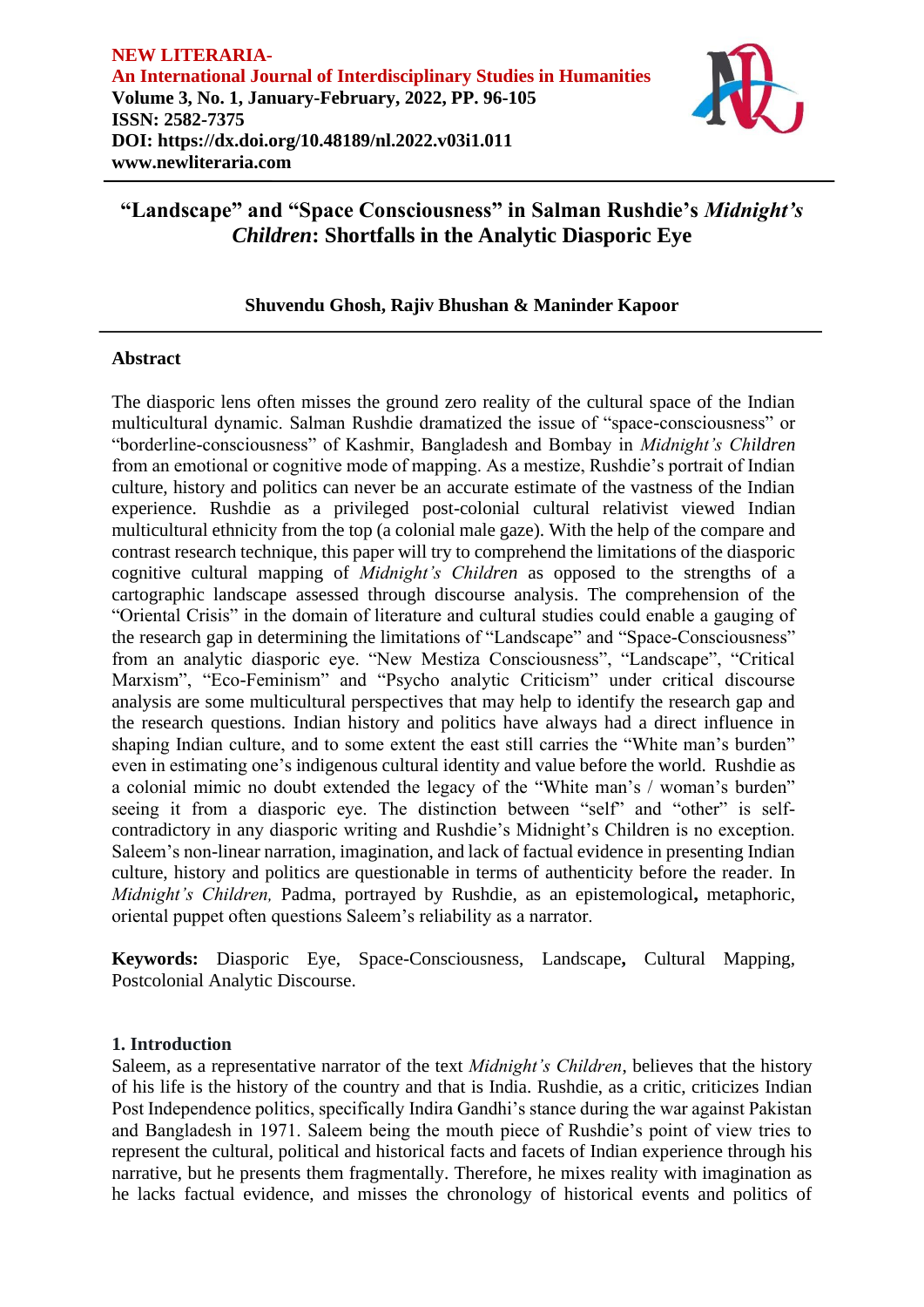Bombay, Bangladesh and Kashmir. Saleem puts all those cultural and religious myths together in order to make them more believable before the readers so that readers or audiences can understand that he has a vast knowledge over Indian history, geography, politics and culture and that may help the readers to believe the fact that truly he represents India and Indianness at the core.

The most interesting twist regarding his reliability or authenticity as a narrator comes when he suffers from insecurities and an inferiority complex in his defensive answers to the questions thrown towards him by Padma and the Boat man Tai, the fisher man. In reality, both the Boat man Tai and Padma have more ground zero experience in perceiving the diversified Indian culture, history, geography and politics. Padma wants a straightforward narrative, but Saleem presents the story line of *Midnight's Children* in a non-linear way, and unobtrusively tries to control the audience's or readers' reception of the story line because as an omniscient narrator of the text, he does not want to lose his authorial control over the text. Rushdie tries to set up a secular attitude/atmosphere in his narrative by taking several references from Hindu, Islamic and Christian myths, but his representation of all those mythical allusions is not perfectly vindicated in the characterization of Padma, Parvati, Shiva (from Hindu mythology), the mythical reference of Adam Aziz and Adam Sinai (from Christian mythology), Naseem Aziz, Amina Sinai (from Islamic cultural background). Always, there works a sense of fear among people belonging to any ethnic community of losing their own indigenous values and cultural identities when they try to merge with another dominant cultural group and their people. No doubt, Saleem as the protagonist and omniscient narrator of the text *Midnight's Children* is a product of duality or an impure hybridity as testified by his cultural and biological stance from his past. In Culture and Imperialism Edward Said confesses that "my principal aim is not to separate but to connect and I am interested in this for the main--ontological reason that cultural forms are hybrid, mixed, impure and the time has come in cultural analysis to reconnect their analysis with actuality" (Said, 1994, p. 15). Said further mentions that even the historiography of Postcolonial writings suffers from various disparities as it lacks authenticity due to the invisible dominant narrative structure of the mainstream postcolonial writers. Even in the text Imaginary Homelands Rushdie suggests that migrant writers have a "double perspective" (Rushdie, 1991, p. 19); they are both insiders and outsiders in the worlds they describe. He agrees with the fact that migrant writers may not be able to determine the precise historical truth of the past, but have more potential in shaping their lives. Critics of *Midnight's Children* criticize the unreliable narrative technique of the protagonist, Saleem as he gets numerical historical events and dates muddled up because he desperately tries to convince the reader that he is at the center of India's history (Rushdie, 1991, p. 24). But the reality is that he is not at all in the center of India's history, geography, politics and culture. Saleem often uses the term "remembered truth" instead of the term "literal truth" (Rushdie, 1991, p. 24). This narrative approach of Saleem Sinai signifies his memory based subjective narration in analyzing and assessing the merit of multicultural Indian values. Surely, multicultural Indian values, history, geography, politics, religion require more specific reality based assessment.

Edward Said in his ground breaking polemic work Orientalism points out the problem which lies behind estimating an authentic analysis of all those cultural values from the narratives of texts like *Midnight's Children* and many others from the same diasporic zone. Said suggests that it is the "Textual approach" which is basically responsible for creating such problems. As a reader or a researcher, we should be more focused on how to read or interpret a particular text instead of blindly interpreting from the narrator's individual eye. Saleem's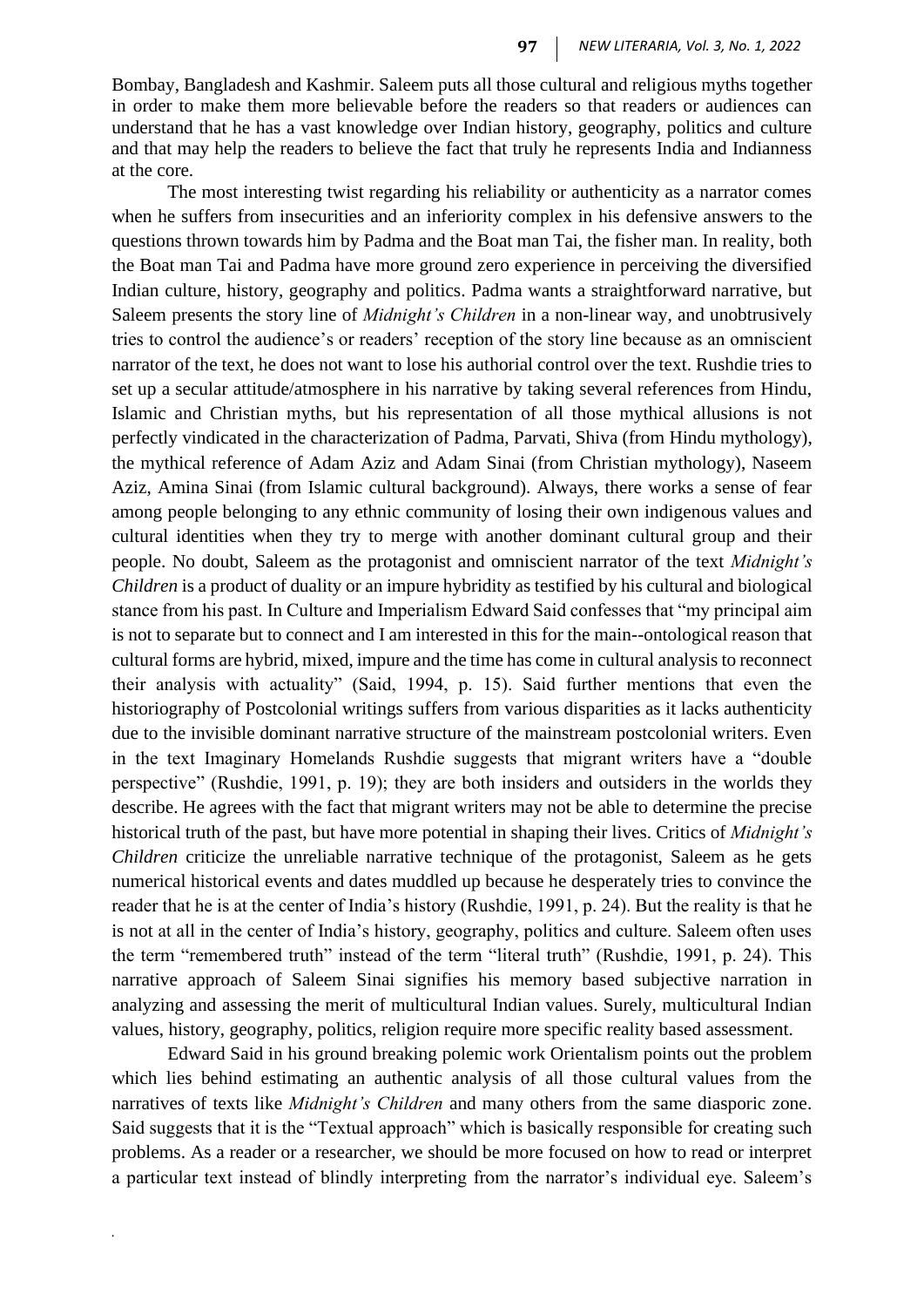non-linear and memory based subjective approach of storytelling matches the Rushdian diasporic view from the top in the attempt to project a diversified experience of Indian history, geography, culture and politics - an assessment from the top- (vertical textual approach) - This vertical approach of reading a text misses the ground zero authentic reality or firsthand experience of reading or analyzing a text from the horizontal textual approach in estimating all those values. Without any question Rushdie as an excellent artist has universal insights despite his politics and cultural differences but to some extent, he misses the ground zero reality lensing it from the top through a vertical way of assessing Indian ethnicity, historicity, polity, multiculturalism and locations.

### **2. Research Gap and Research Questions**

The concept of "oriental crisis" in the domain of literature exposes the research gap and research questions in the identification of shortfalls in assessing the cultural, political and historical space of Indian experiences from a diasporic angle. Taking references from Said's Orientalism, we are going to trace the concept of "crisis". "Crisis" occurs due to the ontological and epistemological distinction made between the East and the West. The factor of distinction is based on the conflict of two relative issues- "What it is" and "What it should be" where "What it is" is a ground zero reality depending upon the reader's or viewer's firsthand experience of the land, culture, history, polity and geography, while "What it should be" is an ideal discourse based on a concept of "false consciousness" or what in the Marxist School of thought is known as "ideology".

Naturally, lensing an oriental cultural discourse from a diasporic eye is an impure blending which accommodates the damaging conflict between "Self" and "Other". The contradiction between "Self" and "Other" from a diasporic literary angle justifies the "Otherness of Self" (Bhaba, 1994). More or less, it is a kind of subjective projection based on the writer's or narrator's knowledge and some of his past experiences.

In order to define the very concept of "Oriental Crisis" more vividly, we are going to take an example from Edward Said's Orientalism (Said, 1994, p. 92). Someone describing the fierceness of a lion in his text and instructing the reader on how to deal with that fierceness when he had never seen a lion in reality. Since the age of Napoleon, the historical tradition of canonical texts of occidental writers has never allowed a tangible voice to the Orient and Oriental culture. Rushdie as a mimic artist carries forward that tradition of silence in the projection of "Oriental Culture" through the portrayal of a metaphoric silent puppet in the form of Padma in *Midnight's Children*. The voice of Padma remains unheard, and her subtle questioning of Saleem's narration remains suppressed throughout the novel because of the dominant voice of an all knowing scholar like Saleem. In a roundabout way, the voice of Saleem echoes the voice of Salman Rushdie. The typical characteristic posture of Padma reflects the burden of tolerance and re-adjustment which an oriental people or people belonging to such a cultural class and sex have to undergo. Rushdie is accurate enough in depicting the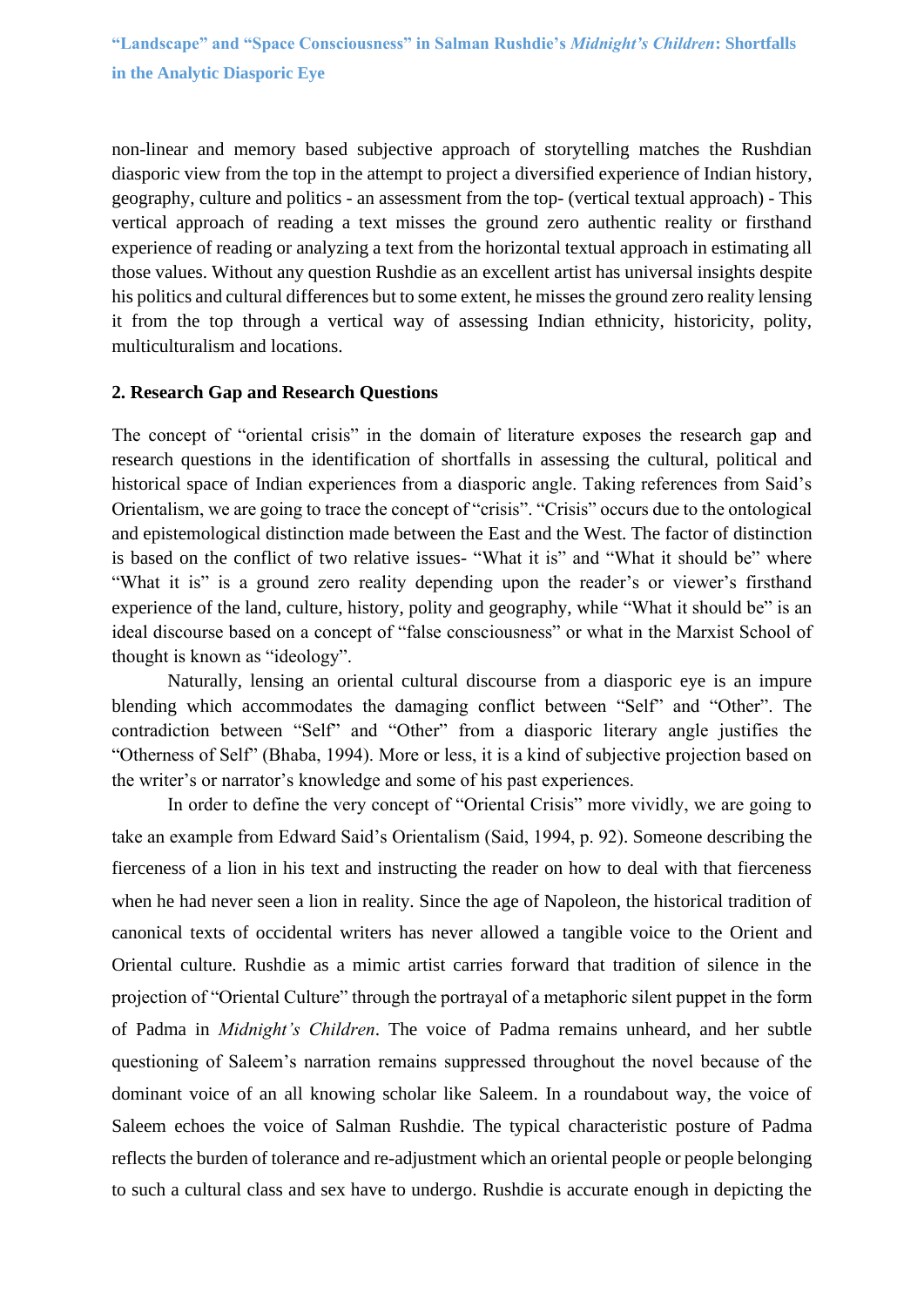silence of Padma, but he ignores the elusive "talking back" quality which Padma inherits. She is indeed more adamant and stronger than Saleem Sinai. Gayatri Chakrabarty Spivak in her polemic essay *Can the Subaltern Speak?* explores the issue of the silent voice of the third world women belonging to the margin as they have a very liminal space of their own nature and culture. The answer of the question is implied within the title of the essay. Yes, women can talk back, but the reality is that no one acknowledges the voice of women like Padma. The ugly and uncomfortable reality is even more deplorable when the voice of Padma is rejected and snubbed by her own ethnic cultural community even though of a different sex and class. Salman Rushdian shortfalls are revealed when the reader of a text views the narration and the narrator's explanatory tone from the same lens without assessing its analytic value and without raising a single question or doubt at the authenticity of the narration. It seems as if the reader or an interpreter accepts all authorial domination. Indirectly speaking it's a kind of colonial manipulative approach (a male gaze) while viewing the textual discourse and simultaneously denying its shortfalls (Said, 1994, p. 94).

In her article "Cartographies of Struggle" Chandra Mohanty offers an analysis of feminisms in the third world, their diverse histories and struggles by demonstrating how various power structures or "relations of ruling" like state rule, economic shifts and hegemonic discourses intersect and position women differently depending on their historical, geographical and political locations in order to build a heterogeneous impure hybrid identity structure (Mohanty, 2003). Chandra Mohanty further declares that "no one becomes a woman---- because she is female but rather it is intersections of the various systemic networks of class, race, hetero sexuality and nation that position us as women" (Addante, 2009, pp. 12-13).

The essence of a borderline consciousness or space consciousness is nothing but a separation of the "Self" from the "Other". The tension between "domestic ideo-space" and "foreign finance space" enhances the existing problem or shortfalls of third world countries like India especially for women belonging to the underprivileged community. The problem becomes more aggravated and acute when people of a particular "ethno-space" have to merge with another dominant cultural community basically under the mandatory compulsion to explore the "finance space" crossing the border line of "Self". Class discourse is an absent cause, neither thoroughly visible nor perfectly measured. The culture of domination has various layers. For example, upper and middle class mestizas can adopt alien cross cultural values easily but adaptation becomes very tough for people belonging to a particular "ideo-space" with domestic values without any fixed financial support. So, assessing Indian multi-cultural values after crossing a cultural zone and viewing them from a diasporic eye can never be an accurate estimation of all those cultural values and spaces. The following map with indexations will try to figure out the problems and shortfalls of viewing from the top in terms of assessing the cross cultural values, locations and spaces from a diasporic eye in the context of Salman Rushdie's *Midnight's Children.*

3. Cartographic vs Cognitive Mapping (viewing from the top): A Diasporic Eye or A Colonial Male Gaze towards Indian Culture, Space, Locations, History, Religions, Gender and Political Discourse: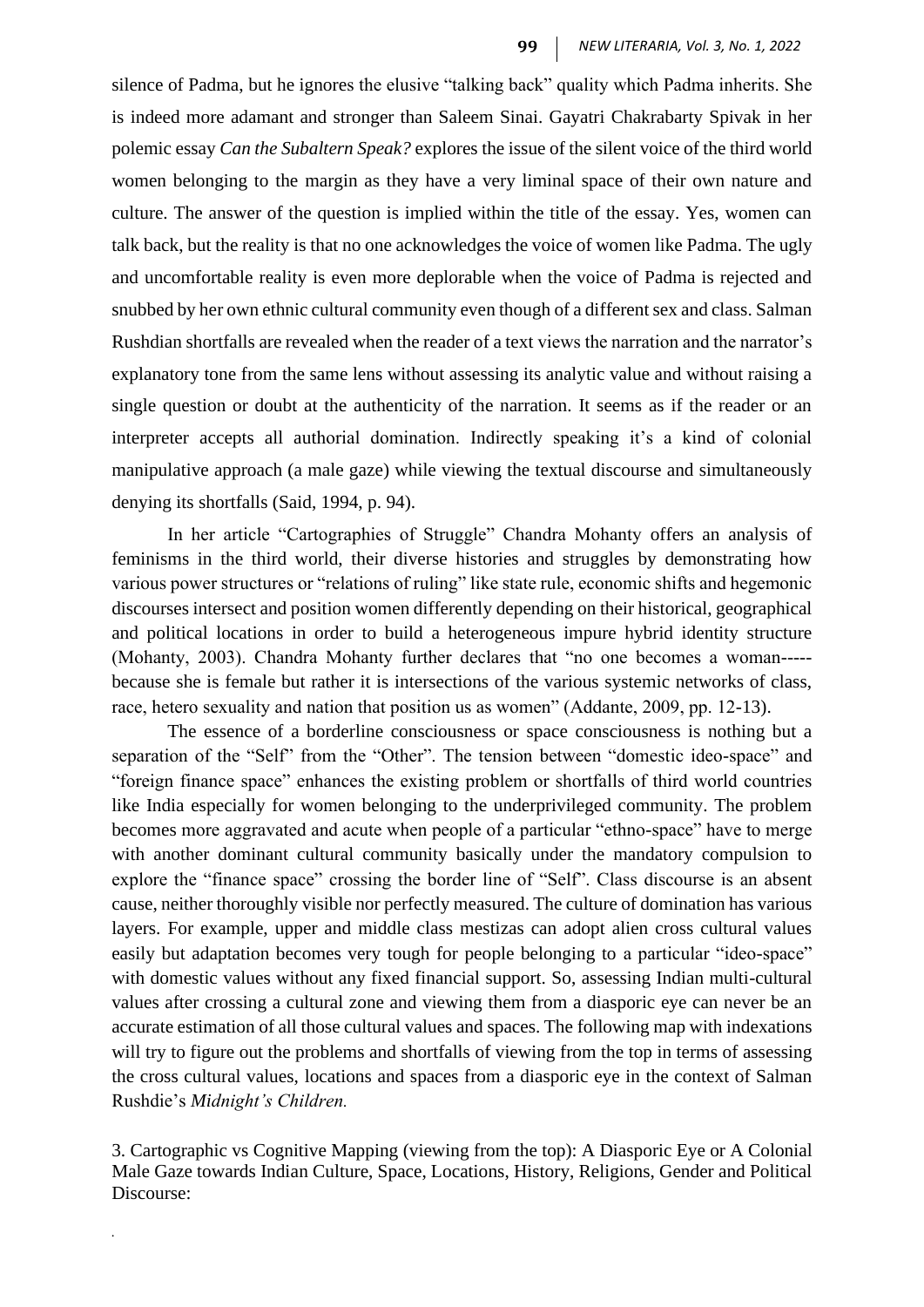

(QGIS, diva-gis.com)

4. Comparative Character Discourses in *Midnight's Children*: A Postcolonial Diasporic Analysis:

The Rushdian diasporic lens overlooked some important aspects of postcolonial discourse while sketching some important characters through a diasporic angle in the text Midnight's Children. For example, certain characters like Padma, Dr. Adam Aziz, Boatman Tai, Naseem Aziz are not subjected to the postcolonial critical lens. With the help of the comparative character discourse we can identify certain shortfalls which the Rushdian diasporic eye misses while dealing with those above characters. The deconstructive method can be adopted in order to highlight the loopholes in viewing and assessing these characters from the Rushdian diasporic lens. Deconstruction helps us to see the critic not as a mere interpreter of the text but as a co-creator as well. (Captani, 2015) Uma Parameswaram comments that Padma "is many things within the novel and certainly deserves a full length study" (Parameswaram, 1983, p. 23). Salman Rushdie's portrayal of Padma's anguish and mental trauma is lopsided since it is a figment of the imagination of the colonial male gaze. Perhaps Toril Moi's very apt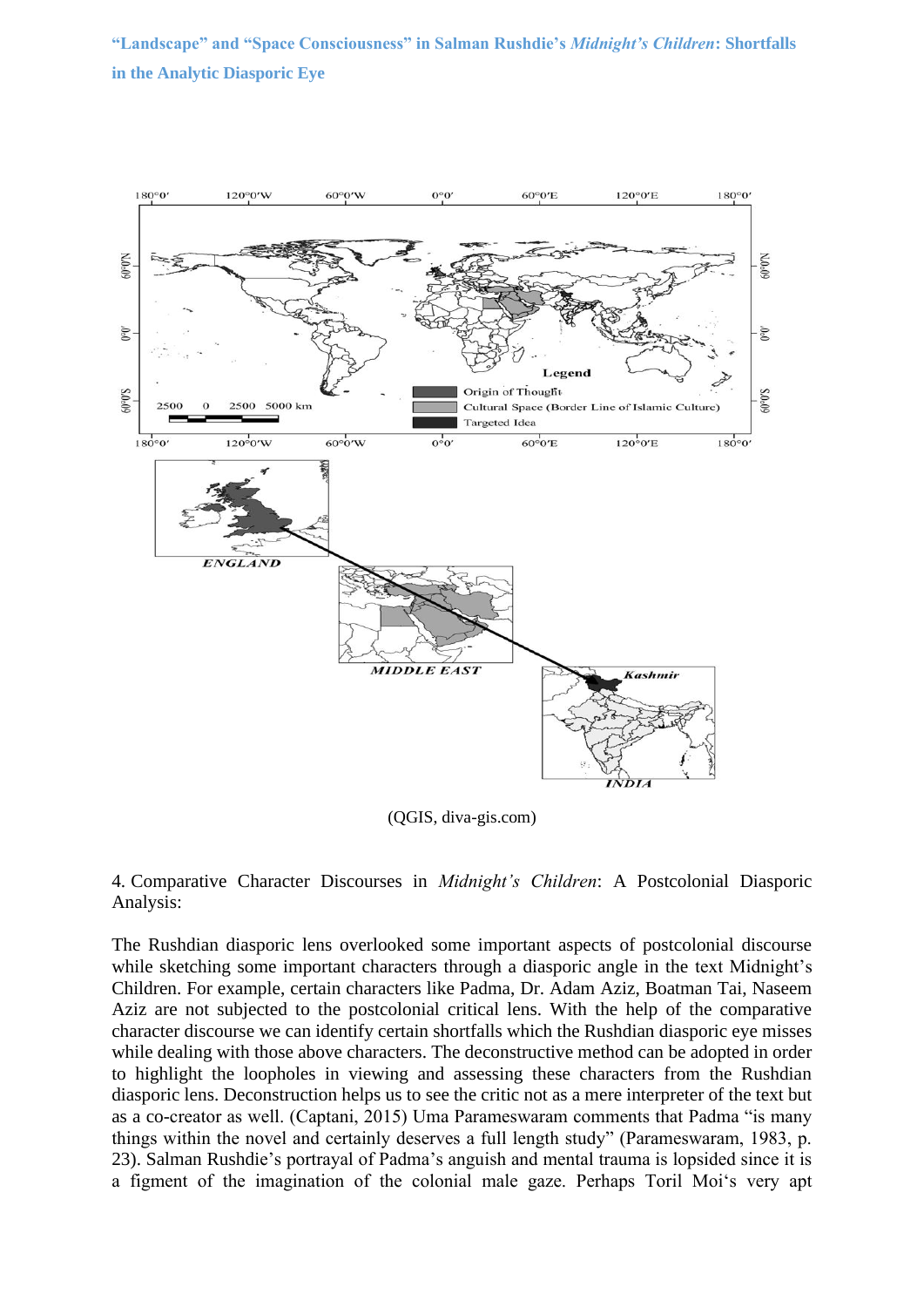observation is most relevant in this context. "Yes, men can be feminists but they can't be women, just as whites can be anti-racist but not black; under patriarchy men will always speak from a different position than women" (Moi, 1997, p. 208).

Elaine Showalter's "Gynocriticism" too lays emphasis on a similar thought, suggesting the need of a sub-culture within the masculine culture of totality in order to recreate a woman's individual space of femininity as opposed to that of her male counterpart. Showalter in her female sub cultural model sees the "female tradition as a positive source of strength and solidarity" which can make its own symbol a "Wild Zone" of experience as opposed to that of the male tradition. Showalter develops the idea of the female "Wild Zone", where men are forbidden to enter through a diagram from Ardener. "Wild Zone" or no-man's land is a different space for the female body which in a practical way refers to the symbolic female consciousness, an invisible place forbidden to her male counterpart. Showalter tries to visualize the invisible space of female consciousness demanding the muted female cultural group to speak. It is also a fact that most of the revolutionary and feminine language of protest comes out from this particular "Wild Zone" (Showalter, 1981, p.200). In a similar mode of speaking Simon de Beauvoir another feminist critic in her ground breaking work The Second Sex (1949) develops the concept of the "other". Many critics raise their voice against Salman Rushdie's misogynistic depiction of Padma. While dealing with some important cultural and psychological issues of characters like Padma in his text Midnight's Children Salman Rushdie misses the actual analysis because of his view from a colonial male angle. For example, Saleem as a mouth piece of the Rushdian eye describes the body parts of Padma in a vulgar way; the description contains an inhuman or an animalistic approach. Saleem introduces Padma for the first time to the reader saying—"Padma, our plump Padma is magnificent…….she can't read ……..definitely a bitch in the magnet" (Rushdie, 1981, p. 24). A male gaze justifies Padma's utmost sexual desires when Padma tries to make impotent Saleem stronger in sexual deeds offering a herbal jadibuti. But the ground zero reality is not like that because it is the same Padma who ties her knock with the diseased Saleem to a life-long relationship despite knowing the fact that Saleem is unable to meet her sexual demands. The way Saleem bullies Padma is similar to the approach of a colonial master towards a colonized victim. To some extent it seems as if it is the duty of Saleem to educate Padma: "I attempt to educate her" (Rushdie, 1981, p. 44). This particular line of the text truly establishes Saleem's misogynistic outlook while assessing or valuing Padma's position in his life. The manner in which the diasporic Rushdian eye defines Padma's domestic skills of caring, nurturing, cooking, raising children reflects the mean or devaluing attitude of a narrator towards a third world underprivileged metaphoric female character like Padma. To some great extent we, the readers are compelled to think that Padma is happy in her domestic Zone of life, but the reality is that she enjoys her own space, and her own far-reaching vision that extends beyond those domestic values of life. Perhaps the invisible domination from the hand of an omniscient narrator makes Padma a silent character throughout the novel. It is not that Padma does not have any voice or voice of protest, but that her experience of life and the quality of being rational and practical have been presented incorrectly before the readers. The fact is that Salman Rushdie misses the actual struggle and sufferings of Padma while showing empathy towards her trauma and poor condition. Saleem wants to be the safe-guard for woman like Padma which is hinted and reflected through his narration. But the real twist lies in the reason behind wanting to be the protector for an uneducated woman like Padma. In a roundabout way of speaking, Saleem discards Padma's individual identity, compelling her to be dependent on his knowledge of storytelling or economic privileging. In a nut shell, we can say that Padma's character is composed more by the absence of her individual self rather than its presence. As an active reader, if we go through the text closely, we can easily comprehend the actual reality that it is not Padma but the diseased Saleem who really suffers from various neurotic and sexual problems, and insecurities that render him in constant need of a strong and adamant woman like Padma in his life. Actually, it is not the absence of Padma but the invisible presence of Padma which helps Saleem to become Saleem, the narrator. Saleem forgets to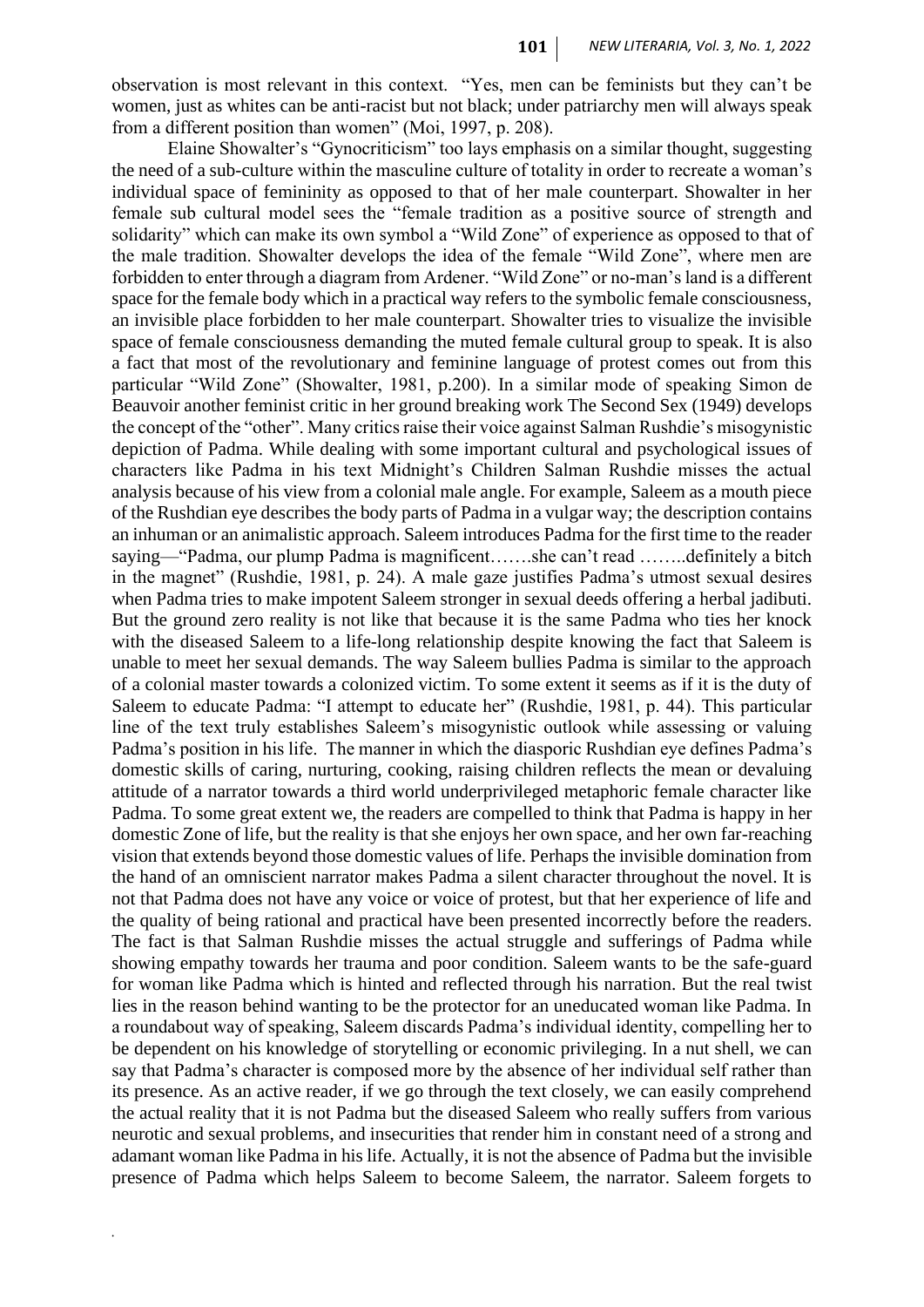narrate Padma's past history, her identity and her cultural locations, but represents his own identity, past history, cultural locations thoroughly. Here come the shortfalls of viewing or assessing the narration of a particular group of people's history, identity, cultural locations in Postcolonial domain of literature from a diasporic Rushdian eye. Similarly Postcolonial mainstream history of literature misses the narration of people belonging to the underprivileged minority section. As a matter of fact, mainstream Postcolonial history of literature is not through our critical lens. Basically, the Postcolonial history of literature describes the history, geography, politics and culture of people belonging to a particular group as controlled by the class, race, economy, and gender of its narrator. So, it can never be an accurate estimation of cultural and historical values as it ignores the history, polity, locations and culture of people belonging to the margin or the periphery. (Bhaba, 1994).

In continuation of the character discourse analysis, we are going to assess the cultural image of the Islamic religion as described in Salman Rushdie's *Midnight's Children*. Edward Said in his book Orientalism develops the concept of oriental crisis suggesting that the difference between Western and Eastern cultural values can never be authentically presented before the readers without taking recourse to the landscape view of the difference from ground zero. In western texts, the image of Muslim people is of a "lootera". Islamic culture is also characterized through its orthodox values, prejudiced irrational mentality and a scant respect for life. Salman Rushdie's *Midnight's Children* extended the legacy of such images of the muslim people and their cultural values following the traditional textual approach. With the help of a comparative character discourse, we can relate the characters of Dr. Adam Aziz, Naseem Aziz, Boatman Tai, and Methwold to visualize some shortfalls of the Rushdian diasporic eye in assessing the cultural images and values of Islam and their people. Having graduated in Medical Science from West Germany, Dr. Adam Aziz is a progressive Kashmiri man who rejects primitive and ancestral family values as irrational. We notice the western mind set of Dr. Aziz when he performs his duties after returning to Kashmir from Germany. He tries to apply the newly adopted western values to the lives of the Kashmiri people in order to give them a better living. The representation of Adam Aziz's character reflects the symbolic portrayal of Christian missionaries in a colonized land. Aziz questions the prejudiced Islamic values and belief system. In contrast, Boatman Tai and Naseem Aziz represent the orthodox Muslim values. Boatman Tai compares the home coming of Dr. Aziz to an evil intrusion into the paradisal land of Kashmir. He wants to preserve and protect Islamic cultural values and his indigenous Kashmiri identity desperately. At the time of protest in the land of Kashmir Boatman Tai fears the loss of his identity and the indigenous space of his belief. Dr. Aziz wants his wife Naseem Aziz to come out from purdah so that she can be a modern Indian wife rejecting her primitive self of a good Kashmiri girl. While the characterization of Dr. Aziz is marked by adaptation to cross cultural values in order to promote his recognition and identity on a global platform, the characterizations of Naseem Aziz and Boatman Tai are marked by preservation of indigenous natural values and belief system without crossing any cartographic borderline or without sharing their individual cognitive space.

Unfortunately, Boatman Tai dies at the time of protest when Indian and Pakistani armies march into the valley of Kashmir. He loses his life at the time of protest because he wants to protect Kashmir from the clutches of both the armies in order to see his dreamland Kashmir as a separate territory. Naseem Aziz too builds an emotional wall of Muslim values and Kashmiri belief around herself in order to protect her Kashmiri identity from the rest of her family members. While critiquing all those emotional values of Kashmiri people and their land, Rushdie as a postcolonial cultural relativist misses the ground zero experience and misunderstands the actual emotional ground of those people who are deeply attached to the land of Kashmir. Rushdie has his own emotional way (subjective mode) of mapping the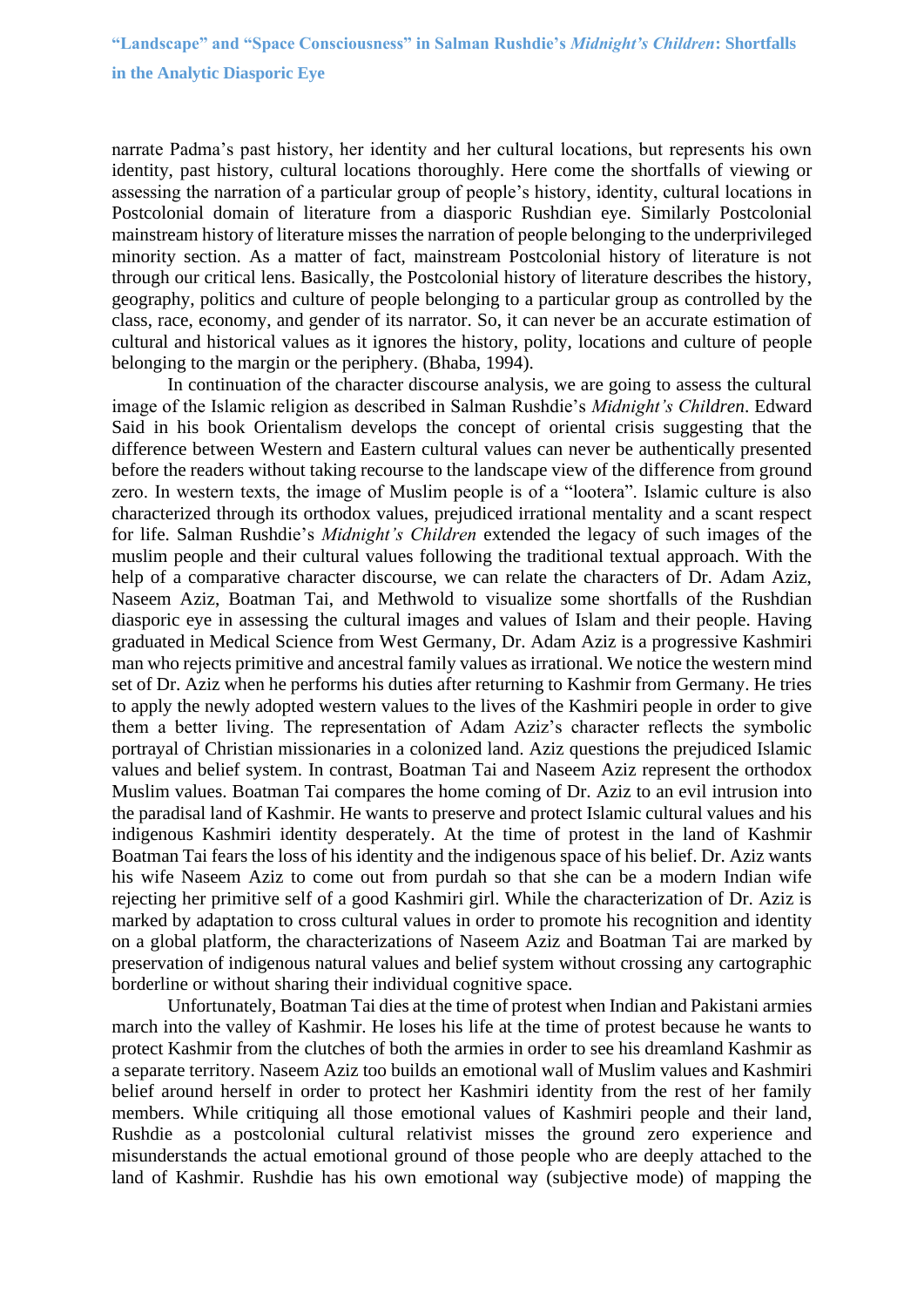regional, political, cultural, historical values of Kashmiri people which indeed is different from the accurate emotional and cultural values of the people who live there.

The characterization of Methwold by Salman Rushdie in the text *Midnight's Children* is an example of colonial mimicking from a diasporic eye as it fails to satisfy an authentic postcolonial analytic discourse. No doubt the character of Methwold stands for the moral depravities of the British Colonizer who exploited Indian wealth and economy to an extreme and fled to Britain. Escape or migration from one's place of belonging to another place on the part of writers can never be a solution to an existing challenge or crisis. As a matter of fact, the Rushdian diasporic eye misses the actual graphic and historic narration of the postindependence Indian cultural crisis. In a negative way of speaking continuing the legacy of "escape", viewing and sharing the cultural discourse of the particular land from where one escaped many a years ago is nothing but mimicking the tradition of the Occidental master artists in shaping the vastness of multicultural Oriental charms and experiences.

#### 5. Conclusion

*.*

Salman Rushdie tries to be the voice of third world feminist values through *Midnight's Children* but ends up being a mimic voice from the center (a diasporic gazing) as he misses the authentic ground zero reality while shaping the storyline of Indian history, politics, culture and geographical locations. Rushdie as a privileged diasporic writer narrates his story line basically from a one dimensional angle of bookish knowledge and of his past experience with the land or with the people of the land whose lives are closely attached to the land. Therefore he misses some of the important aspects like situational consciousness, cultural consciousness and political consciousness of the group of people whose story he narrates in *Midnight's Children* from a diasporic angle. The authentic estimation of all these consciousnesses and the multicultural values of a particular group of people or people belonging to a certain ethnic space depend on the interconnecting factor between Time and Memory. Lensing and interpreting the text *Midnight's Children*, a text of 1981 and relating its importance to the contemporary Indian multicultural, historical, political and geographical situation/context in terms of assessing its authentic value is definitely a shortfall before the readers if those values and narrations are viewed through the same lens which Rushdie as a diasporic writer used many years ago. Time has changed and with the passage of time, Indian multicultural values, politics, history, geographical landscape - everything received a massive dramatic change. Needless to say, all these things have had a direct influence in shaping the actual diagram of Literature and Cultural Study. "New Mestiza" or borderline consciousness in the domain of literature and cultural study simply means adaptation of cultural values through one's individual racial identity while merging or crossing the borderline in order to share cross cultural hybrid values on the global platform. "New Mestiza Consciousness" in the domain of literature and cultural study is an inclusive term which incorporates "political consciousness", "situational consciousness" and "space consciousness" all together. No doubt Salman Rushdie as a mestize has a universal insight in sharing Indian multicultural dynamism to the global platform and in doing so he became successful in the domain of Postcolonial literature as a cultural relativist critic. But to some extent he misses an authentic narration in estimating all the cross-cultural values and consciousnesses of the vast Indian land and its people. Naturally, the reception of all those cultural values along with the description of "Landscape" and "Space Consciousness "of India as narrated in Salman Rushdie's *Midnight's Children* from a diasporic lens has its shortfalls as per as the ground zero experiences of the land and the people of the land are concerned.

#### **References**

Addante, Martha. (2009). *Mapping the Global Landscape in Women's Diasporic Writing.*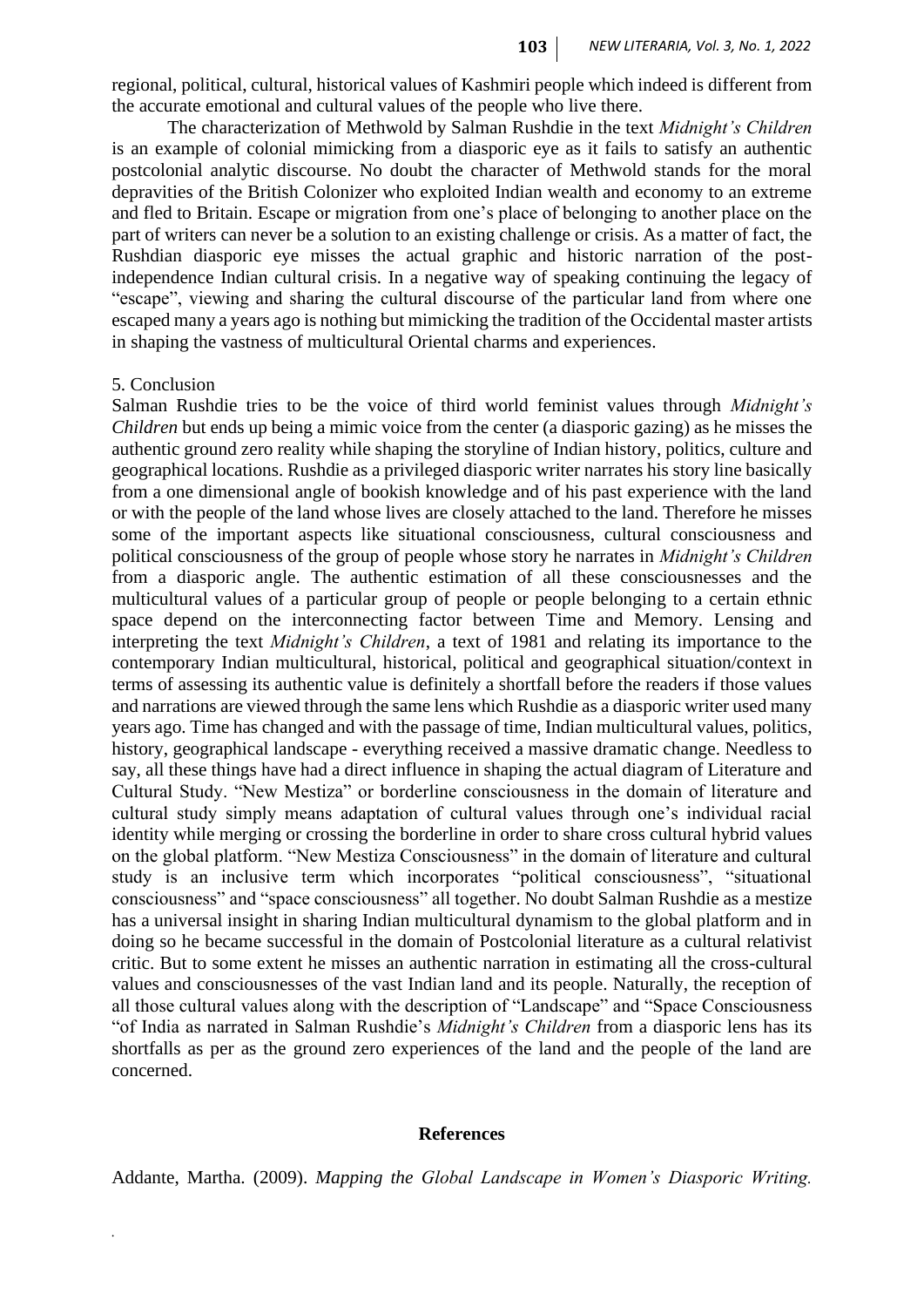**"Landscape" and "Space Consciousness" in Salman Rushdie's** *Midnight's Children***: Shortfalls** 

**in the Analytic Diasporic Eye**

(Dissertation), Graduate College, Western Michigan University.

Anzaldua, Gloria. (1999). *Borderlands*, *La Frontera,* Pinkvoss Joan, Library of Congress.

- Anzaldúa Gloria. (2009). The New Mestiza Nation: A multicultural movement. In AnaLouise Keating (Ed). *The gloria anzaldúa reader* (pp. 203-216). Duke University Press.
- Bhabha, Homi, K. (1994). *The Location of Culture,* Routledge, Taylor & Francis Group.
- Bisaria, Subhash. (2015). *Salman Rushdie's Midnight's Children.* Rama Brothers Pvt. Ltd.
- Biswas, Aloy Chand. (2016). Rushdie's Midnight's Children: A Postcolonial Study. *Contemporary Discourse*, *7*, 40-43.
- Captani, Lucio, De. (2015). Weaving Cross-Cultural Narratives: Hybrid Forms and Historicopolitical Discourse of the Anglophone Indian Novel, *Carrow Ideological Studies. On the Birds Wings: South Asian Literature in Local and Global Contexts*, *17*, 231-246. [https://doi/org/10.12797/cis.17.2015.17.12.](https://doi/org/10.12797/cis.17.2015.17.12)
- Chamling, Rosy. (2013). Redefining Body as a *Cultural* Signifier in Salman Rushdie's Midnight's Children. *International Journal of English Literature and Humanities*, *1*(2), 1-10.
- Chopade, Prachi. (2015). *Landscape Understanding in the Indian Diaspora.* Researchgate, [https://www.researchgate.net/publication/289531037.](https://www.researchgate.net/publication/289531037)
- Frank, Soren. (2010). The aesthetic of elephantiasis: Rushdie's Midnight's Children as an encyclopedic novel. *Journal of Post Colonial Writing, 46*(2), 187-198. <https://doi/org/10.1080/1744985100370727.>
- Ghodake, Sangita, T. (2015). Postcolonial Cultural Theory: Rushdie's Midnight's Children. *Langlit*, *2*(2), 404-411.
- Kantha, Bidisha. (2016). The issue of Collective Consciousness and the Art of Rushdie in Midnight's Children. *The Literary Herald*, *2*(1), 56-61. [http://www.TLHJournal.com.](http://www.tlhjournal.com/)
- Lone, Ajaz, Ahamed. (2016). Reconstruction of Islamic Society: With Special reference to Iqbal's Thought. *Contemporary Discourse*, *7*, 87-91.
- Mendes, A. C., & Kuortti, J. (2016). Padma or no Padma: Audience in the adaptations of midnight's children. *The Journal of Commonwealth Literature*, *52*(3), 501–518. <https://doi.org/10.1177/0021989416671171.>
- Morris, Rosalind. (2010). *Can the Subaltern Speak? Reflections on the History of an Idea.* Columbia University Press.
- Mukherji, Adreja & Banerjee, Purna. (2014). *Characterization in Midnight's Children.*  Academia. [https://www.academia.edu.](https://www.academia.edu/)
- Nayer, Pramod, Kumar. (2008). *Post Colonial Literature*: *An Introduction.* Pearson Education Service pvt Ltd.
- Nayer, Pramod, Kumar. (2009). *Contemporary Literary and Cultural theory* (*From Structuralism to Ecocriticism*). Pearson Education Service pvt. Ltd.
- Nayer, Pramod, Kumar. (2016). *An Introduction to Cultural Studies*, Viva Books Pvt. Ltd.
- Newman, David, (2003). On borders and power: A theoretical frame work. *Journal of Borderland Studies, 18*(1), 13-25.<https://doi/org/10.1080/08865655.2003.9695598.>
- Pourgiv, Farideh, & Soghra Nodeh. (2012). Showalter's Gynocriticism: Female Wild Zone of Experience in Adrienne Rich's A Wild Patience Has Taken me This Far. *The Criterion*, *3*(4), 2-12.<https://www.researchgate.net/publication/280385279>
- Rushdie, Salman. (1981). *Midnight's Children.* Penguin.
- Rushdie, Salman, (1991). *Imaginary Homelands*: *Essays and Criticism (1981-1991).* Random House, Penguin.
- Said, Edward, W. (1994). *Orientalism: Western Conceptions of the Orient.* Vintage Books.
- Weickgenannt, N. (2008). The nation's monstrous women: Wives, widows and Witches in